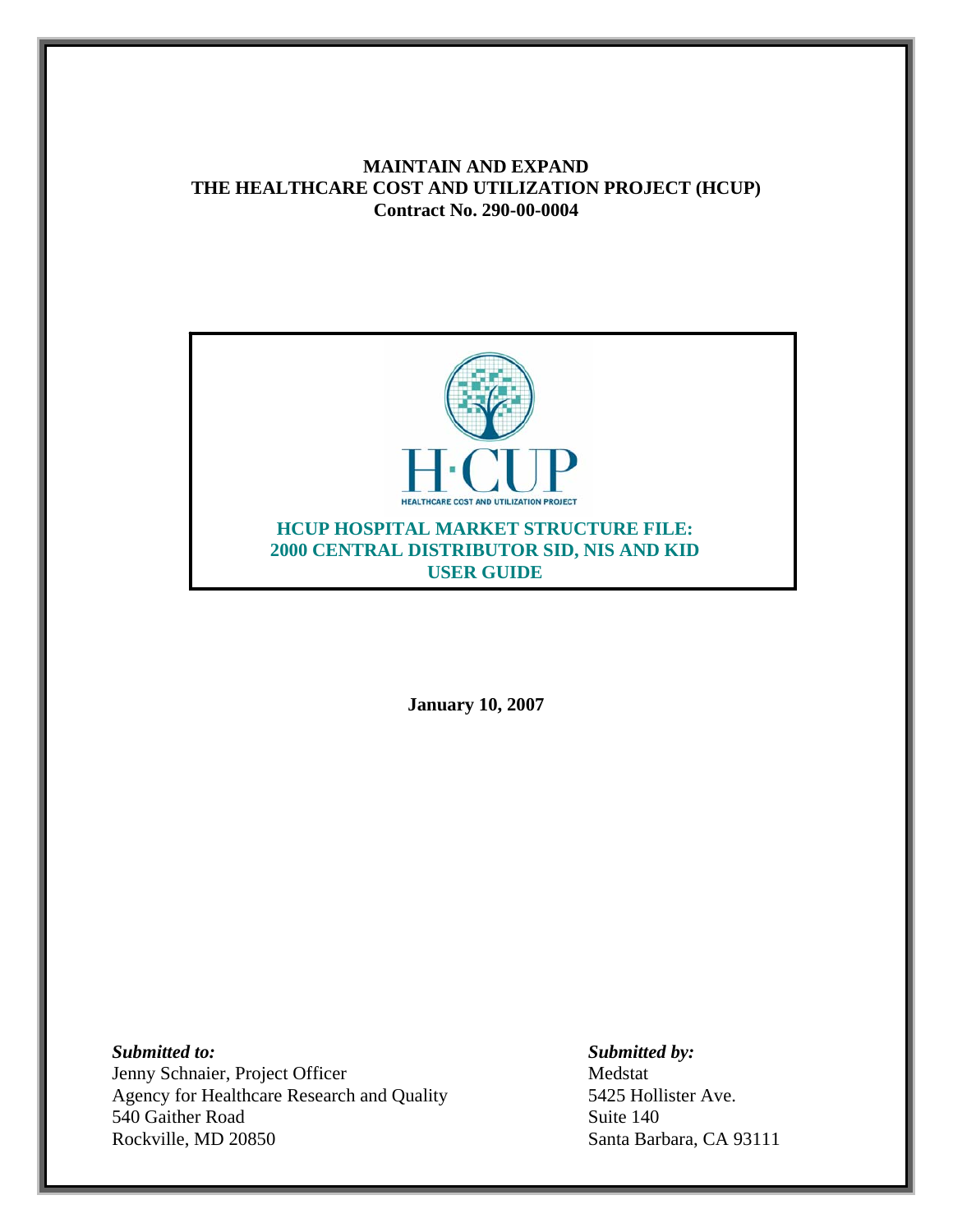## **HCUP Hospital Market Structure File: 2000 Central Distributor SID, NIS, and KID User Guide**

#### 1. Purpose

The purpose of this data file is to provide Healthcare Cost and Utilization Project (HCUP) data users with measures that characterize the market structure of hospitals in HCUP databases. These measures provide estimates of the intensity of competition that hospitals may be facing under various definitions of market area. The file provides a supplemental set of hospital-level measures for hospitals in most states that participated in HCUP for the 2000 data year. States participating in the 2000 HCUP Hospital Market Structure File are: AZ, CA, CO, FL, GA, HI, IA, IL, KY, MA, MD, ME, MI, MO, NJ, OR, UT, VA, WA, WI, and WV.

This file can be linked to the 2000 HCUP inpatient databases – the NIS, the KID, and the Central Distributor SID in participating states – by using the HOSPID variable. Hospital market structure measures can then be included in analyses using the NIS, KID, and Central Distributor SID.

2. File Format

The data set contains records at the hospital level for individual hospitals in the NIS, KID, and Central Distributor SID for states that agreed to release the Hospital Market Structure File with their data. This includes 660 of the 994 NIS hospitals; 1,705 of the 2,784 KID hospitals; and 1,253 of the 1,677 Central Distributor SID hospitals in 2000 (unduplicated HOSPIDs, because the Central Distributor SID for CA and SC does not contain HOSPID, hospitals in those two states are not included in this count). All HCUP hospitals in this file are also contained in the American Hospital Association (AHA) 2000 Annual Survey Database. However, the identities of some hospitals are concealed.

Eight states that participated in HCUP for the 2000 data year are not included in the HCUP Hospital Market Structure File (CT, KS, NC, NY, PA, SC, TN, and TX). In four other states (GA, HI, MI, and MO), some measures were set to *missing* to protect the identity of the hospitals.

## 3. Linking to HCUP Inpatient Databases

The Hospital Market Structure File includes variables that indicate whether a hospital is available in the HCUP NIS, KID, or Central Distributor SID. These variables aid in linking the file to the HCUP inpatient databases.

Twenty of the 21 states in the Hospital Market Structure File participated in the 2000 NIS, and 19 participated in the 2000 KID. A sample of their hospitals is included in each of these HCUP databases. Nineteen states participated in the 2000 Central Distributor SID and 16 states agreed to release the market structure measures with their data. However, because the Central Distributor SID for CA does not contain HOSPID, CA SID

HCUP (1/10/2007) 2 HMS File: 2000 CD SID, NIS, & KID User Guide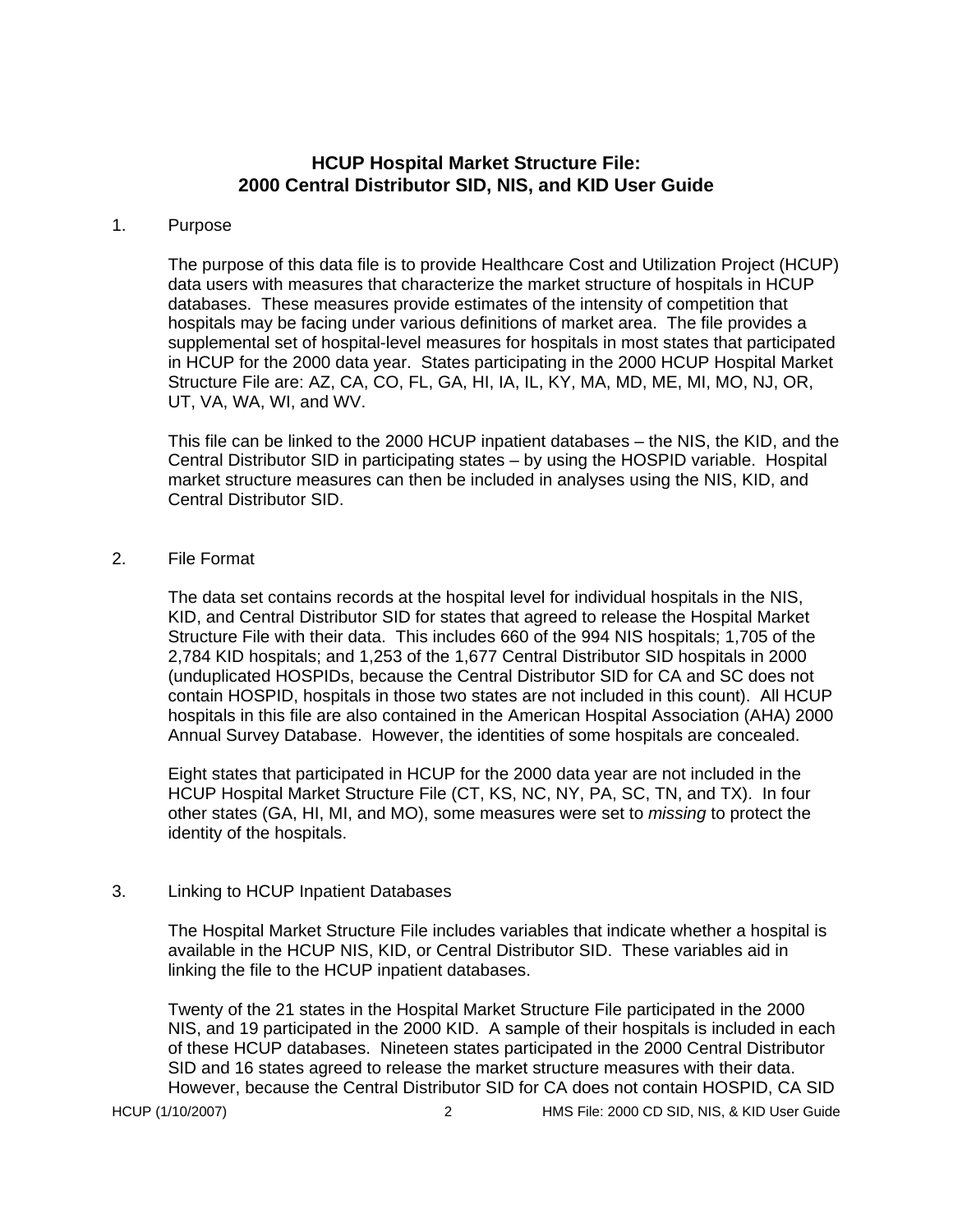is not included in the Hospital Market Structure File. The complete enumeration of hospitals from each of the 15 states is included in the HCUP Hospital Market Structure File. The participating states are: AZ, CO, FL, IA, KY, MA, MD, ME, MI, NJ, OR, UT, WA, WI, and WV.

For the NIS, users should first select hospitals from the Hospital Market Structure File where NIS=1 and then link the resulting Hospital Market Structure File to the NIS by HOSPID.

For the KID, users should first select hospitals from the Hospital Market Structure File where KID=1 and then link the resulting Hospital Market Structure File to the KID by HOSPID.

For the Central Distributor SID, users should first select hospitals from the Hospital Market Structure File where CD SID=1 and STATE=pc, where "pc" is the state postal code for the corresponding Central Distributor SID that will be used. Users should then link the resulting Hospital Market Structure file to the Central Distributor SID by HOSPID.

#### 4. Internal Validation

The HCUP Hospital Market Structure measures are based on the methods of Wong, Zhan, and Mutter (2005). More information can be found in the peer-reviewed article: Wong HS, Zhan C, and Mutter R. "Do Different Measures of Hospital Competition Matter in Empirical Investigations of Hospital Behavior?" *Review of Industrial Organization* 26: 61-87, 2005. A copy of the article may be obtained through AHRQ's online publication request service at http://www.ahrq.gov/news/pubcat/pubcat.htm by providing the AHRQ Publication Number, 05-R050.

Refinements to the methods employed by Wong, Zhan, and Mutter (2005) are noted below. The measures developed for 2000 were compared with the corresponding measures developed when 1997 data was used in the study noted previously and measures developed for 1997 and 2003. All measures are consistent.

Users of the HCUP Hospital Market Structure measures should cite Wong, Zhan, and Mutter (2005) in their work.

## 5. Hospital Market Structure Measures by Market Definitions

For each market definition, the HCUP Hospital Market Structure File contains two broad measures of the intensity of hospital competition: the number of hospitals in the market (N) and the Herfindahl-Hirschman Index (HHI). HHI is the sum of squared market shares for all of the hospitals in the market. A hospital's market share is calculated as the number of discharges from that hospital divided by the total number of discharges from all hospitals in the market.

Hospital markets are defined by four different approaches: geopolitical boundaries, fixed radius, variable radius, and patient flow. A brief description of each approach follows.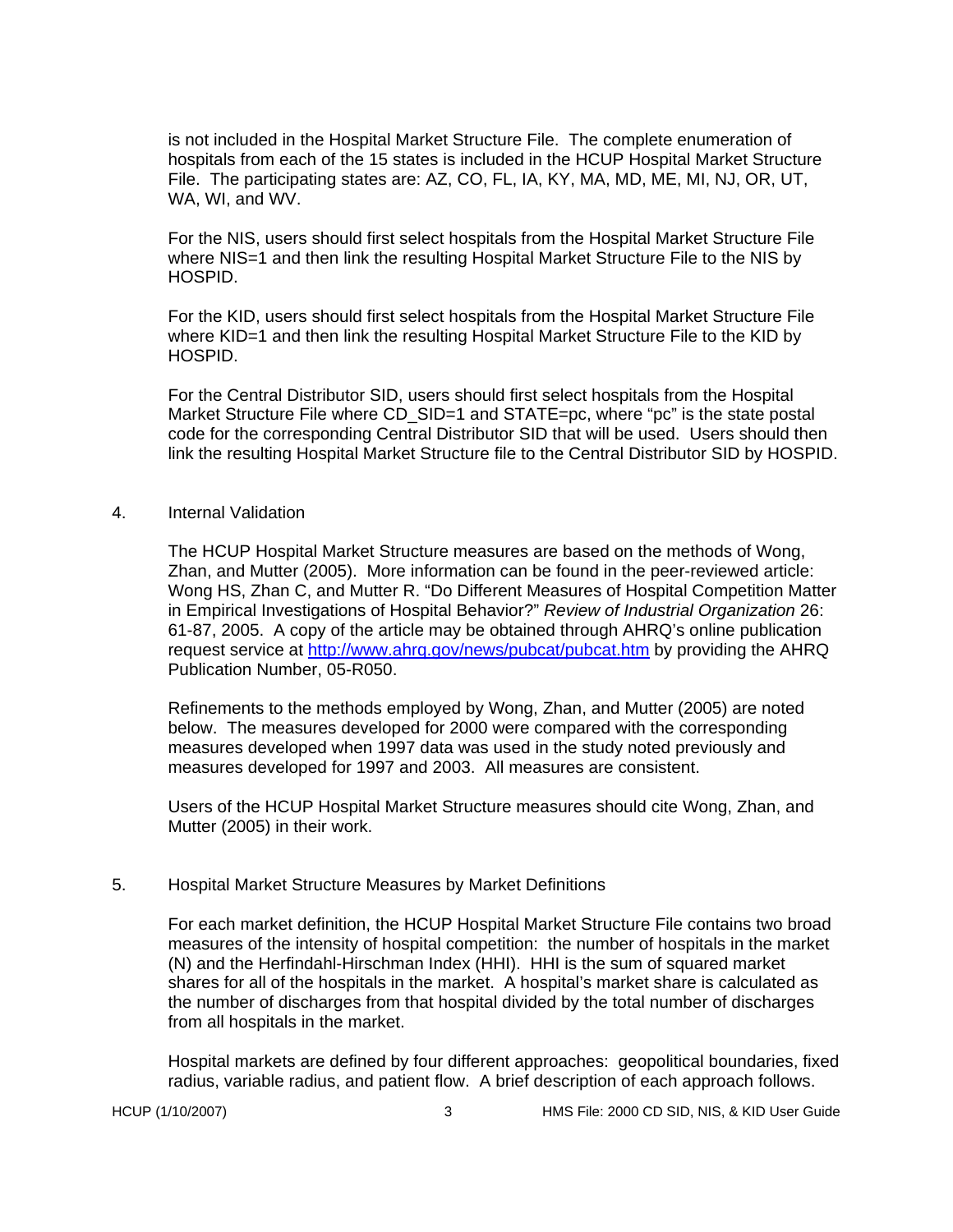For further details, please see Wong, Zhan, and Mutter (2005).

A. Geopolitical Boundaries

 Markets defined by geopolitical boundaries are based on counties, Metropolitan Statistical Areas (MSA), and Health Service Areas (HSA). The county and MSA of each hospital were obtained from the AHA 2000 Annual Survey Database. HSA values were obtained from the 2004 Area Resource File (ARF).

B. Fixed Radius

Under the fixed radius market definition, every hospital is assigned a unique market area, which is the region enclosed by a circle centered on the hospital and defined by a 15-mile radius. Hospital coordinates (i.e., longitude and latitude information) were obtained from the ArcView GIS.

C. Variable Radius

The variable radius market definition allows the radius to vary for each hospital so that it captures 75% of the hospital's discharges (or 90%, depending on the market definition used). For each hospital, we calculated the distance between the hospital and the patient ZIP Codes that it served, and ranked patient ZIP Codes according to the distance, in ascending order. Patient ZIP Codes were obtained from the HCUP SID data. We then aggregated the discharges in each ZIP Code until 75% (or 90%) of the hospital's discharges were captured. The distance between the hospital and the last ZIP Code to achieve this cutoff was the *variable radius*. Under each market definition, the number of hospitals and the HHI are reported.

D. Patient Flow

The patient flow approach defines a hospital's market as the collection of ZIP Codes that send a nontrivial amount of patients to the hospital, and that collectively account for 75%, 90%, or 95% of a hospital's discharges. For each patient ZIP Code, we first obtained the number of unique hospitals that served that ZIP Code and then ranked these hospitals in descending order of discharges in that ZIP Code. Next, we aggregated the discharges of hospitals until 75% (or 90% or 95%) of the ZIP Code's discharges were captured. The corresponding number of hospitals needed to achieve this level was the market structure measure for the ZIP Code. Third, for each hospital, we calculated the proportion of this hospital's discharges that came from each ZIP Code. That hospital's measure was the sum of ZIP-level measures weighted by the proportion of the hospital's discharges to that ZIP Code. HHI did not vary materially by 75%, 90%, or 95% of a hospital's discharges. Therefore, although we report separate measures for N, we only report one HHI measure.

6. Variable List